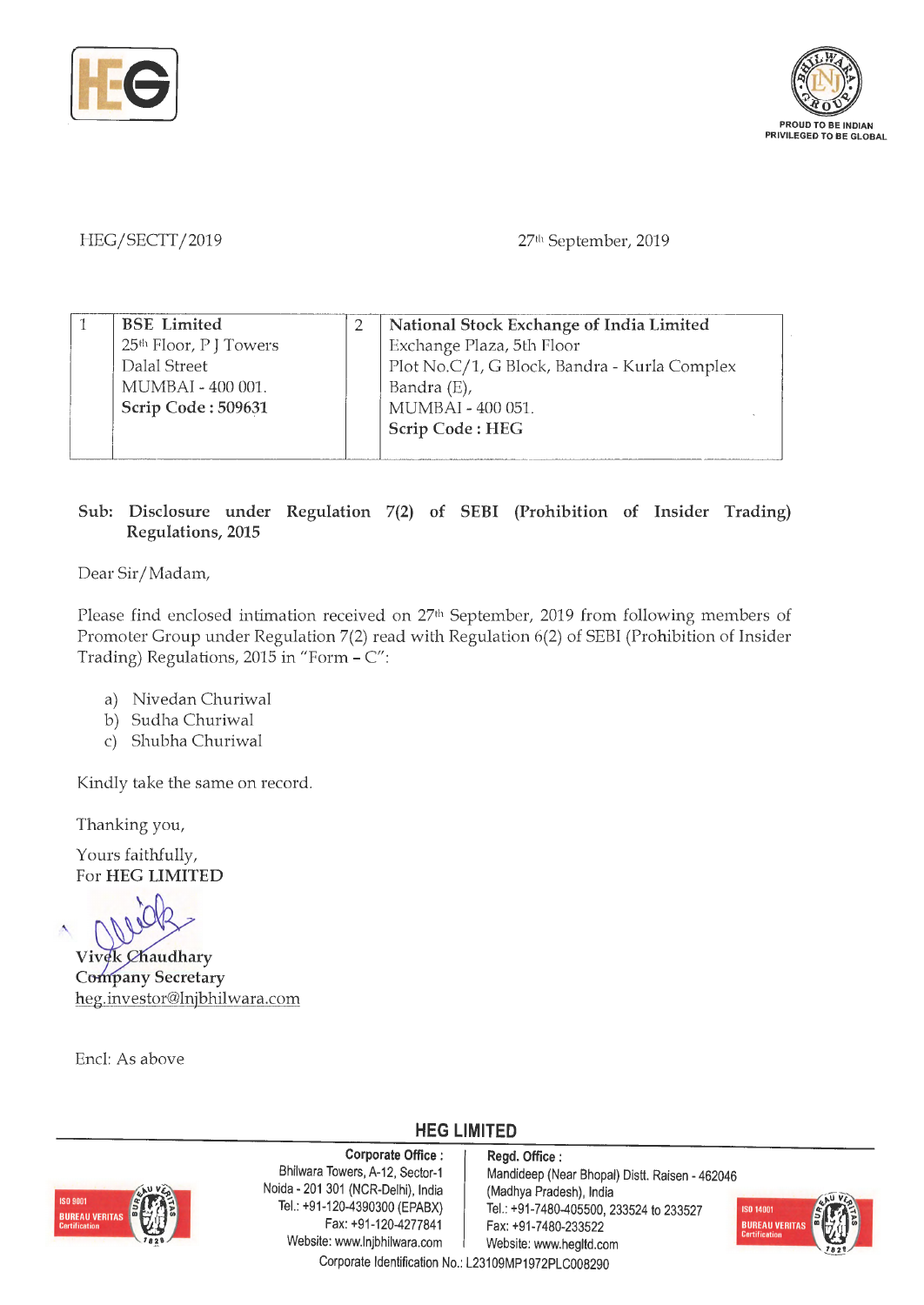#### **NIVEDAN CHURIWAL**

**Mondowa Shikhar l 51** , **Saraf Bose Road Kolkato** • **700 026 Ph: +91-33-2465 8472/73/74/75 Fax** : **+91-33-2465 8476 E-mail** : **nivedon@bslltd.com** 

Dt: 27.09.2019

To The Compliance Officer HEG Limited Bhilwara Towers,  $A-12$ , Sector - 1, Noida - 201 301

#### Reg: Disclosure under Regulation 7(2) of SEBI (Prohibition of Insider Trading) Regulation, 2015

Dear Sir,

We would like to inform that we have sold 10,627/- Equity Shares of HEG Limited through market on 25.09.2019.

We are herewith enclosing 'Form C' disclosure under Regulation 7(2) read with Regulation 6 (2) of SEBI (Prohibition of Insider Trading) Regulation, 2015.

This is for your information and record please.

Regard,

(Nfvedan Churiwal)

Enc: Form C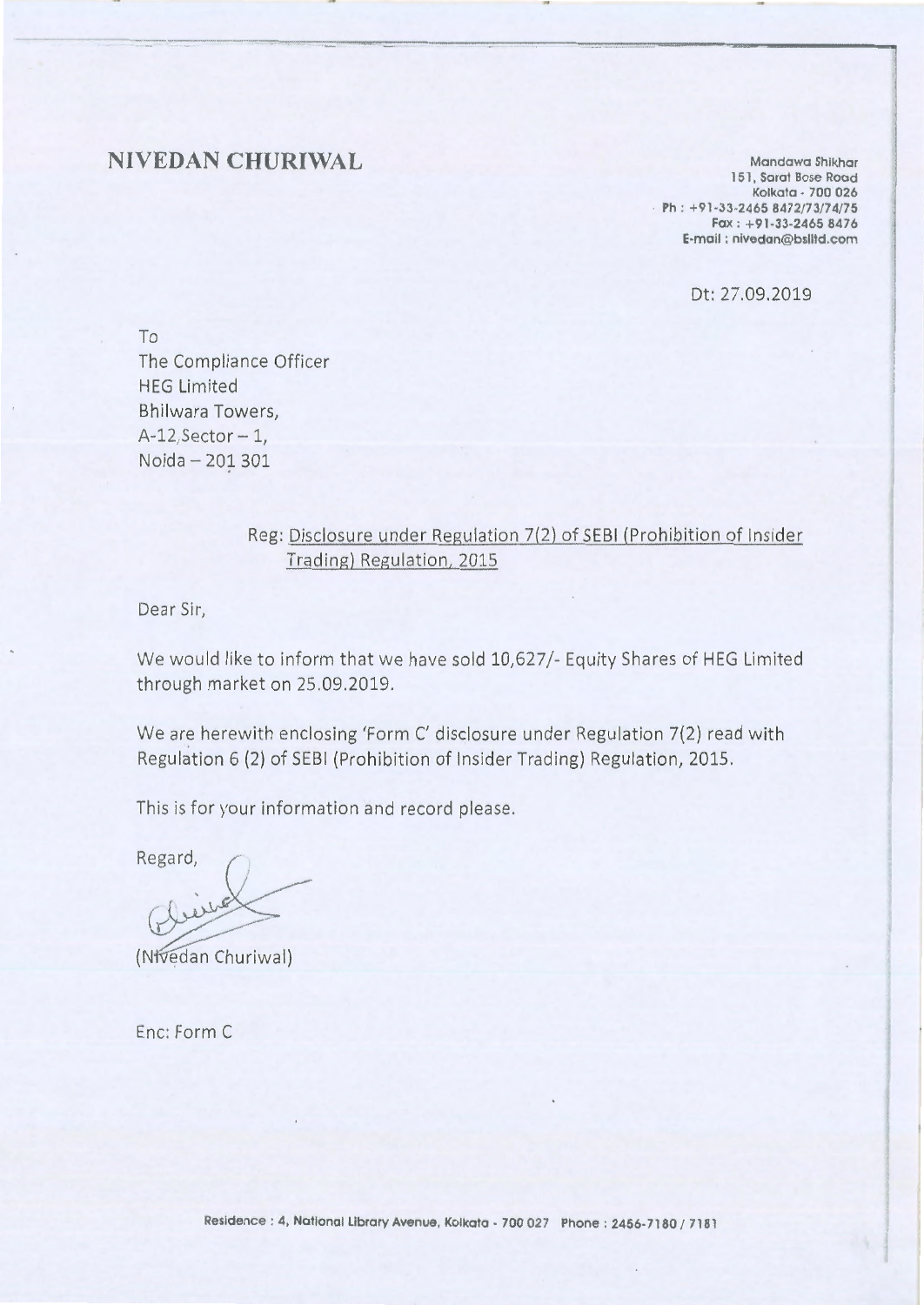## FORM C<br>SEBI (Prohibition of Insider Trading) Regulations, 2015<br>[Regulation 7 (2) read with Regulation 6(2) – Continual disclosure]

Name of the company: HEG Limited<br>ISIN of the company: INE545A01016

Details of change in holding of Securities of Promoter, member of Promoter Group, Designated Person, Employee or Director of a listed company and other such persons as

| mennonea in Degelation of the<br>Name, PAN, CIN/DIN, &<br>address with contact nos                 | Category of Person<br>(Promoters/member<br>of Promoter<br>Group/Designated<br>Person/KMP/<br>Directors /<br>Immediate relative<br>to / others etc.) | Securities held prior<br>to acquisition /<br>disposal                                                  |                                       |                                                                                                            | Securities acquired/Disposed |               |                                                                          | Securities held post<br>acquisition/disposal                                                        |                                     | Date of allotment<br>advice/acquisitien<br>of-shares/ sale of<br>shares specify |    | Date of<br>intimation<br>to<br>company | Mode of<br>acquisition /<br>disposal (on<br>market/public/<br>rights/<br>preferential<br>offer / off<br>market/ Inter-<br>se transfer.<br>ESOPs etc.) |
|----------------------------------------------------------------------------------------------------|-----------------------------------------------------------------------------------------------------------------------------------------------------|--------------------------------------------------------------------------------------------------------|---------------------------------------|------------------------------------------------------------------------------------------------------------|------------------------------|---------------|--------------------------------------------------------------------------|-----------------------------------------------------------------------------------------------------|-------------------------------------|---------------------------------------------------------------------------------|----|----------------------------------------|-------------------------------------------------------------------------------------------------------------------------------------------------------|
|                                                                                                    |                                                                                                                                                     | Type of<br>security<br>$(For eq. -$<br>Shares.<br>Warrants.<br>Converli<br>ble<br>Debentur<br>es elc.) | No. and<br>$%$ of<br>shareh<br>olding | Type of<br>security<br>(For eg. $-$<br>Shares,<br>Warran<br>ts.<br>Convert<br>ible<br>Debent<br>ures etc.) | No                           | Value*        | Transact<br>ion Type<br>(Buy/<br>Sale/<br>Pledge /<br>Revoke/<br>Invoke) | Type of<br>security<br>(For eg.<br>- Shares,<br>Warrants<br>Converti<br>ble<br>Debentur<br>es etc.) | No. and %<br>of<br>shareholdi<br>ng | From                                                                            | To |                                        |                                                                                                                                                       |
|                                                                                                    | $\overline{2}$                                                                                                                                      | $\mathbf{3}$                                                                                           | $\sqrt{4}$                            | $\sqrt{5}$                                                                                                 | 6                            |               | 8                                                                        | 9                                                                                                   | 10                                  | 11                                                                              | 12 | 13                                     | $\overline{14}$                                                                                                                                       |
| NIVEDAN CHURIWAL<br>PAN:ACKPC3738M                                                                 | MEMBER OF<br><b>PROMOTER</b><br><b>GROUP</b>                                                                                                        | EQUITY<br><b>SARES</b>                                                                                 | 10,627<br>0.03%                       | EQUITY                                                                                                     | 10,627                       | 1,25,21,369/- | SALE                                                                     | NIL                                                                                                 | NIL.                                | 25.09.201925.09.2019                                                            |    | 27.09.2019                             | MARKET<br>SALE                                                                                                                                        |
| <b>ADDRESS:</b><br>4. NATIONAL LIBRARY<br>AVENUE, ALIPORE,<br><b>KOLKATA-700027</b><br>CONTACT NO. |                                                                                                                                                     |                                                                                                        |                                       |                                                                                                            |                              |               |                                                                          |                                                                                                     |                                     |                                                                                 |    |                                        |                                                                                                                                                       |

 $\epsilon$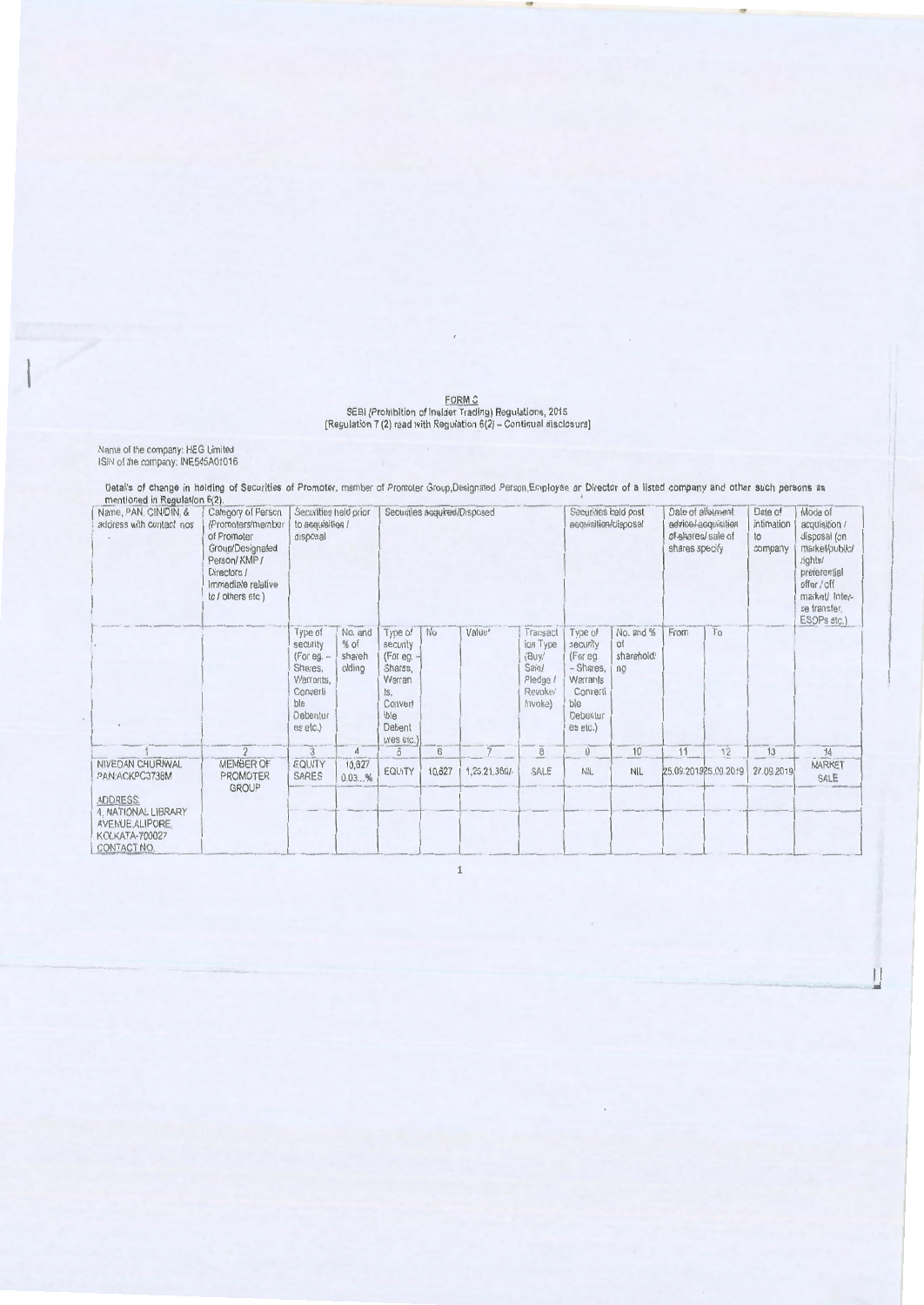9830063596 Note: "Securities" shall have the meaning as defined under regulation 2(1)(i) of SEBI (Prohibition of Insider Trading) Regulations, 2015.<br>\* Inclusive all expenses

19

#### Details of trading in derivatives of the company by Promoter, Employee or Director of a listed company and other such persons as mentioned in Regulation 6(2).

|          |                         | Trading in derivatives (Specify type of contract, Futures or Options etc) |                                                      |                |                                              | Exchange on which the trade was execute |
|----------|-------------------------|---------------------------------------------------------------------------|------------------------------------------------------|----------------|----------------------------------------------|-----------------------------------------|
| rontract | Contract specifications |                                                                           |                                                      | Sel            |                                              |                                         |
|          |                         | Notional<br>Value                                                         | Number of<br>units<br><i>(contracts</i><br>lot size) | Notional Value | Number of units<br>(contracts * lot<br>size) |                                         |
|          |                         |                                                                           | 18                                                   | 1 C            | 20                                           |                                         |
|          |                         |                                                                           |                                                      |                |                                              | <b>NSE</b>                              |
|          |                         | Not Applicable                                                            |                                                      |                |                                              |                                         |
|          |                         |                                                                           |                                                      |                |                                              |                                         |

Place

Name: Nivedan Churiwa

Date:27.09.2019 Place:Kolkata

 $\mathcal{L}$  .

 $\overline{a}$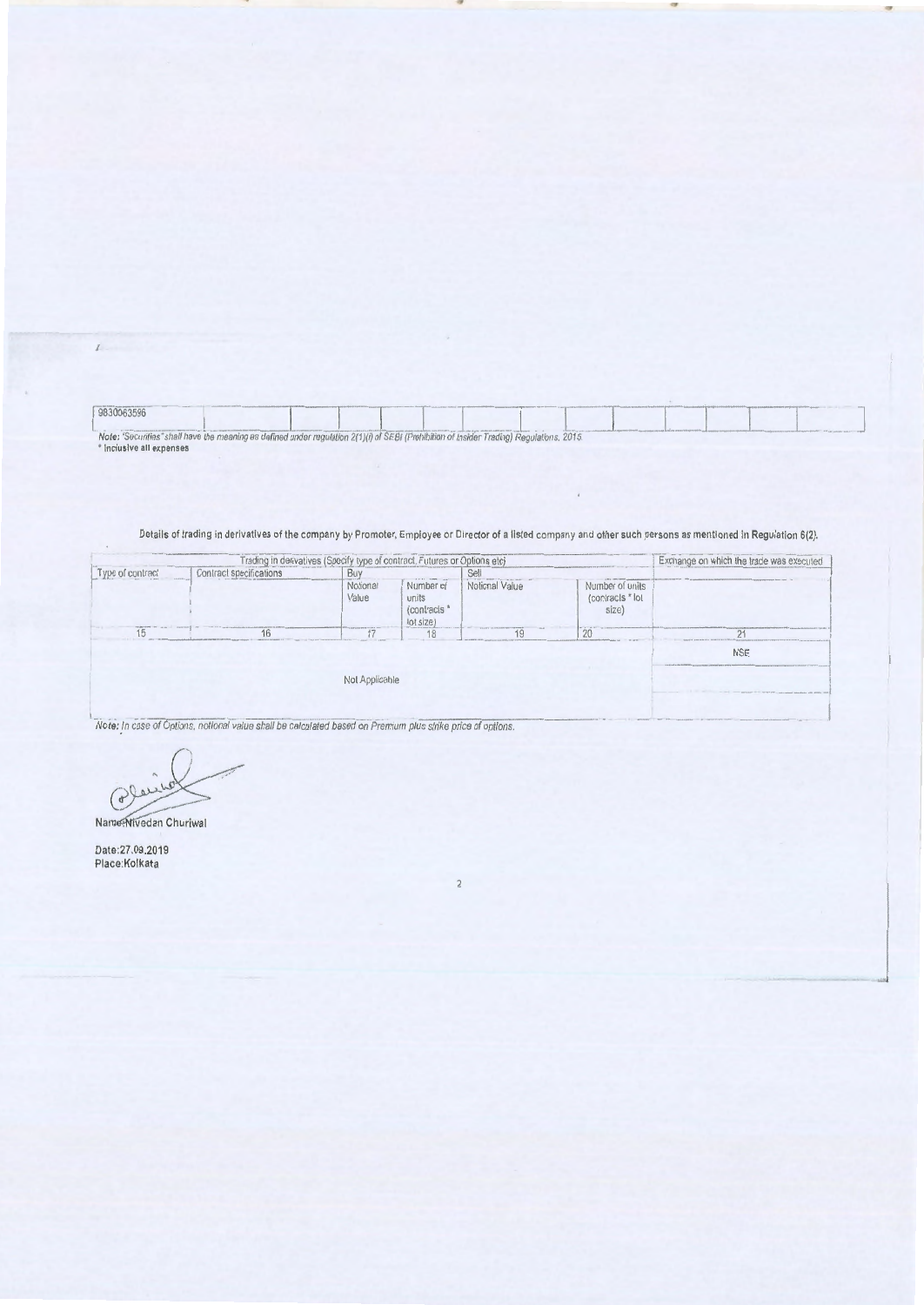SUDHA CHURIWAL

'MANDAWA SHIKHAR' 151, SARAT BOSE ROAD KOLKATA • 700 026 Ph.: ++91-33-2465 8472/73/74/75 Fax : ++91 -33-2465 8476

Dt: 27.09.2019

To The Compliance Officer HEG Limited Bhilwara Towers,  $A-12$ , Sector  $-1$ , Noida - 201 301

### Reg: Disclosure under Regulation 7(2) of SEBI {Prohibition of Insider Trading) Regulation, 2015

Dear Sir,

We would like to inform that we have sold 2,362/- Equity Shares of HEG Limited through market on 25.09.2019.

We are herewith enclosing 'Form C' disclosure under Regulation 7(2) read with Regulation 6 (2) of SEBI (Prohibition of Insider Trading) Regulation, 2015.

This is for your information and record please .

Regard,

Sudha Chursidal ./ (Sud ha Churiwal)

Enc: Form C

Residence : 4. National Libary Avenue, Kolkata - 700 027 Phone : 2456-7180 / 7181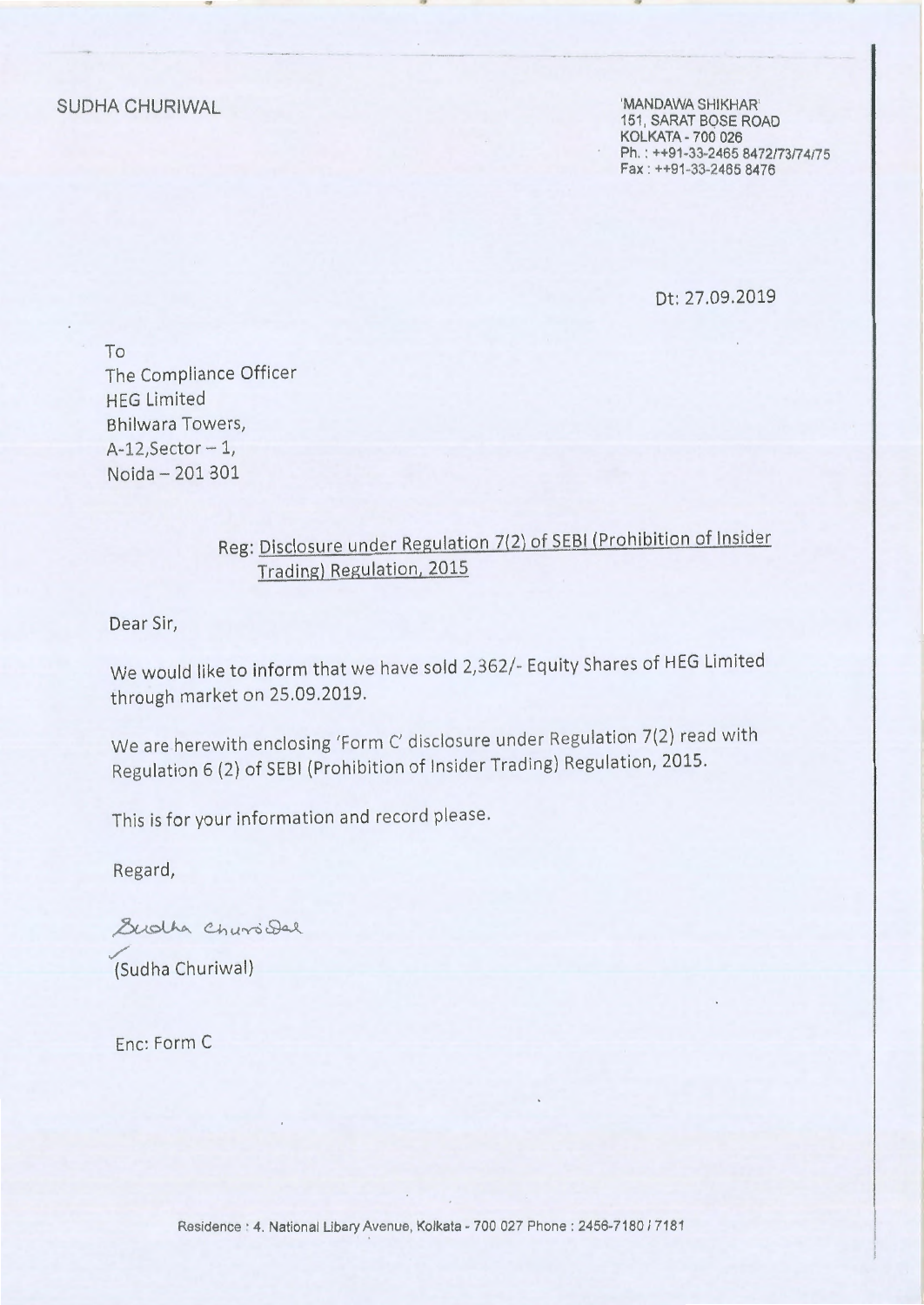FORM C<br>SEBI (Prohibition of Insider Trading) Regulations, 2015<br>[Regulation 7 (2) read with Regulation 6(2) -- Continual disclosure]

Name of the company: HEG Limited<br>ISIN of the company: INE545A01016

Details of change in holding of Securities of Promoter, member of Promoter Group, Designated Person, Employee or Director of a listed company and other such persons as

| mentioned in Regulation $o(z)$ .<br>Name, PAN, CIN/DIN, &<br>address with contact nos | Calegory of Person<br>(Promoters/member<br>of Promoter<br>Group/Designated<br>Person/ KMP /<br>Directors /<br>Immediate relative<br>to / others etc ) | Securities held prior<br>to acquisition /<br>disposal                                                  |                                       |                                                                                                          |       | Securities acquired/Disposed |                                                                                 | Securities held post<br>acquisition/disposal                                                            |                                            | Date of allotment<br>of shares/ sale of<br>shares specify | advice/-acquisition  | Date of<br><b>Intimation</b><br>to<br>company | Mode of<br>acquisition /<br>disposal (on<br>market/public/<br>rights/<br>preferential<br>offer / off<br>market/ Inter-<br>se transfer.<br>ESOPs etc.) |
|---------------------------------------------------------------------------------------|-------------------------------------------------------------------------------------------------------------------------------------------------------|--------------------------------------------------------------------------------------------------------|---------------------------------------|----------------------------------------------------------------------------------------------------------|-------|------------------------------|---------------------------------------------------------------------------------|---------------------------------------------------------------------------------------------------------|--------------------------------------------|-----------------------------------------------------------|----------------------|-----------------------------------------------|-------------------------------------------------------------------------------------------------------------------------------------------------------|
|                                                                                       |                                                                                                                                                       | Type of<br>security<br>$(For eq. -$<br>Shares.<br>Warrants,<br>Converti<br>ble<br>Debentur<br>es etc.) | No. and<br>$%$ of<br>shareh<br>olding | Type of<br>security<br>(For eg. -<br>Shares.<br>Warran<br>ts,<br>Convert<br>ible<br>Debent<br>ures etc.) | No    | Value*                       | Transact<br>ion Type<br>(Buy/<br>Sale/<br>Pledge /<br><b>Revoke/</b><br>Invoke) | Type of<br>security<br>$(For eq. -$<br>Shares,<br>Warrants<br>. Converti<br>ble<br>Debentur<br>es etc.) | No. and %<br><b>of</b><br>shareholdi<br>nq | From                                                      | To                   |                                               |                                                                                                                                                       |
|                                                                                       | $\overline{2}$                                                                                                                                        | 3                                                                                                      | $\overline{4}$                        | 5                                                                                                        | 6     | 7                            | 8                                                                               | 9                                                                                                       | 10                                         | 11                                                        | 12                   | 13                                            | 14                                                                                                                                                    |
| SUDHA CHURIWAL<br>PAN:ACDPC4077G<br><b>ADDRESS:</b><br>4, NATIONAL LIBRARY            | MEMBER OF<br><b>PROMOTER</b><br><b>GROUP</b>                                                                                                          | EQUITY<br><b>SARES</b>                                                                                 | 2,362<br>0.01%                        | <b>EQUITY</b><br>$\overline{a}$                                                                          | 2,362 | 27, 33, 472/-                | SALE                                                                            | <b>NIL</b>                                                                                              | <b>NIL</b>                                 |                                                           | 25.09.201925.09.2019 | 27.09.2019                                    | <b>MARKET SALE</b>                                                                                                                                    |
| AVENUE, ALIPORE,<br>KOLKATA-700027<br>CONTACT NO.                                     |                                                                                                                                                       |                                                                                                        |                                       |                                                                                                          |       |                              |                                                                                 |                                                                                                         |                                            |                                                           |                      |                                               |                                                                                                                                                       |

 $\overline{\phantom{a}}$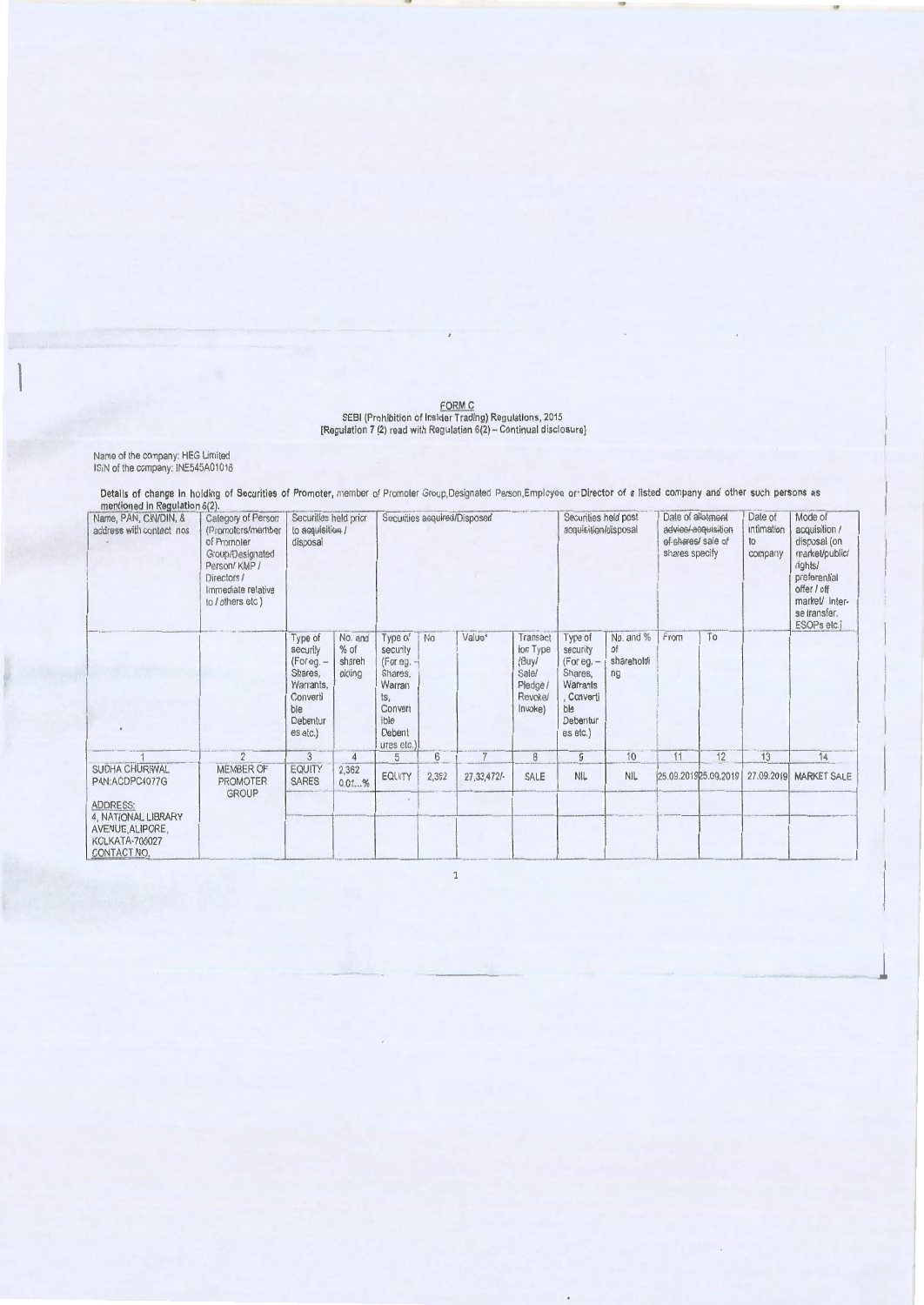9830063596 Note: "Securities" shall have the meaning as defined under regulation 2(1)(i) of SEBI (Prohibition of Insider Trading) Regulations, 2016.

Details of trading in derivatives of the company by Promoter, Employee or Director of a listed company and other such persons as mentioned in Regulation 6(2).

|                                        |  | Trading in derivatives (Specify type of contract, Futures or Options etc) |                                                |                |                                              | Exchange on which the trade was executed                                                             |
|----------------------------------------|--|---------------------------------------------------------------------------|------------------------------------------------|----------------|----------------------------------------------|------------------------------------------------------------------------------------------------------|
| Contract specifications<br>of contract |  | Buy                                                                       |                                                | Sell           |                                              |                                                                                                      |
|                                        |  | Notional<br>Value                                                         | Number of<br>units<br>(contracts)<br>lot size) | Notional Value | Number of units<br>(contracts * lot<br>size) |                                                                                                      |
|                                        |  |                                                                           | 18                                             | 10             | 2(                                           | 24                                                                                                   |
|                                        |  |                                                                           |                                                |                |                                              | <b>NSE</b>                                                                                           |
|                                        |  | Not Applicable                                                            |                                                |                |                                              | the children country charges was the additional and the control of the country of the control of the |
|                                        |  |                                                                           |                                                |                |                                              |                                                                                                      |

8 u other chursides

Date:27.09.2019<br>Place:Kolkata

B

**Secondary** 

 $\overline{2}$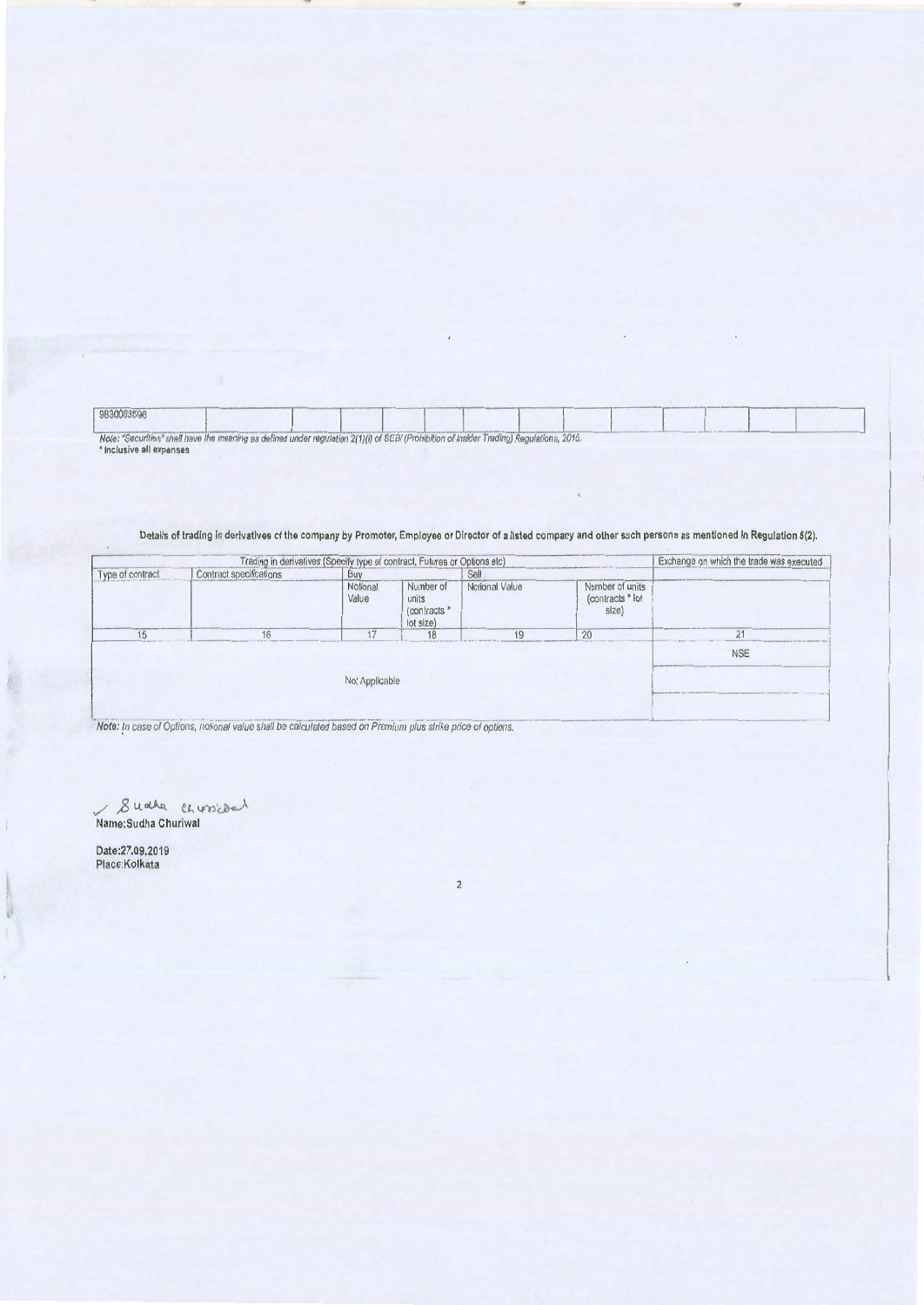**SHUBHA CHURIWAL** 

4, National Library Avenue Kolkata • 700 027 Phone : 2456 7181 (R) Mobile : 98303 28711

Dt: 27.09.2019

To The Compliance Officer HEG Limited Bhilwara Towers, A-12,Sector- 1, Noida - 201 301

> Reg: Disclosure under Regulation 7(2) of SEBI (Prohibition of Insider Trading) Regulation, 2015

Dear Sir,

I am herewith enclosing 'Form C' disclosure under Regulation 7(2) read with Regulation 6 (2) of SEBI (Prohibition of Insider Trading) Regulation, 2015.

This is for your information and record please.

Regard,

Churiwal /

(Shubha Churiwal)

Enc: Form C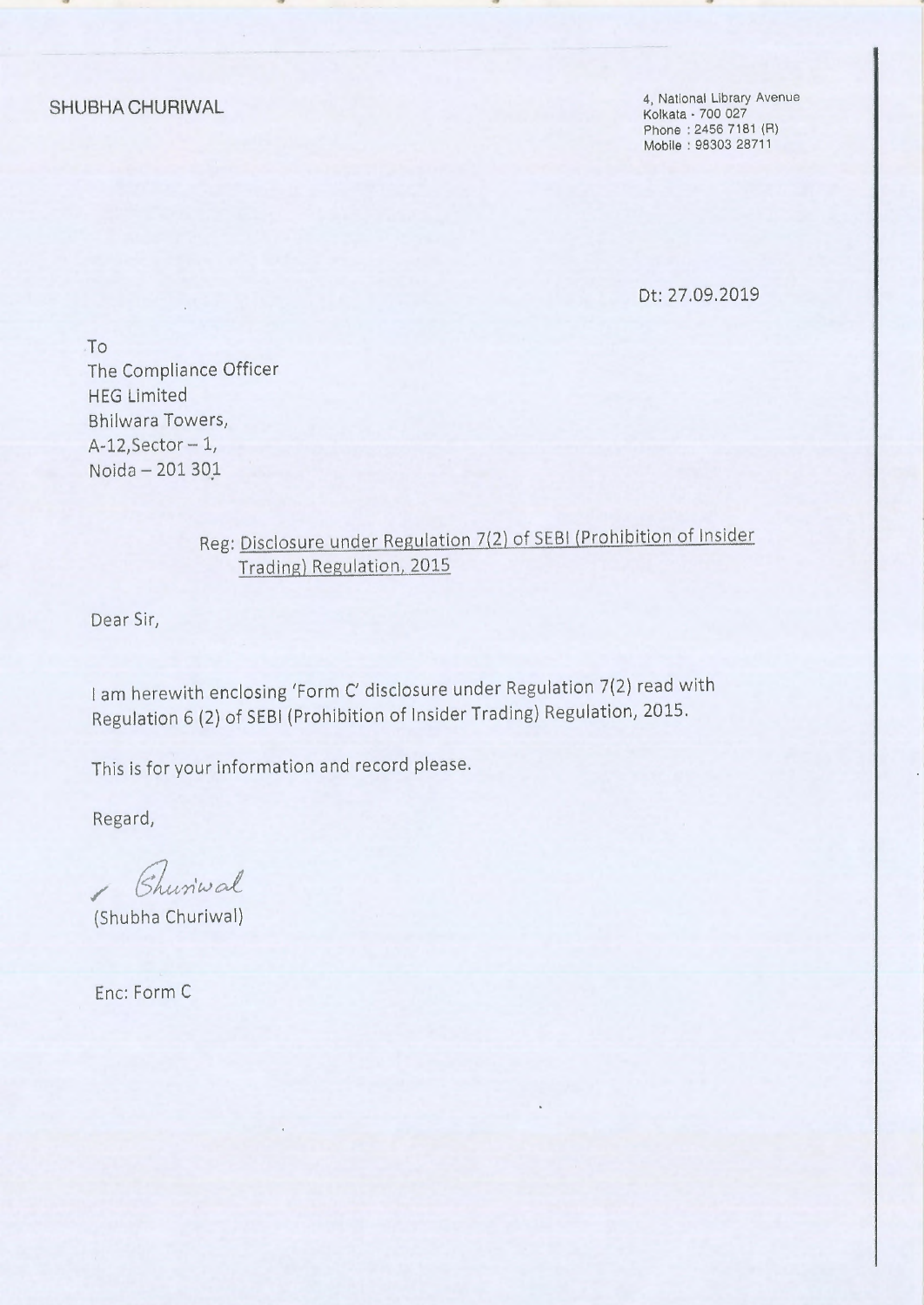# EORM C<br>SEBI (Prohibition of Insider Trading) Regulations, 2015<br>[Regulation 7 (2) read with Regulation 6(2) – Continual disclosure]

Name of the company: HEG Limited<br>ISIN of the company: INE545A01016

Details of change in holding of Securities of Promoter, member of Promoter Group, Designated Person, Employee or Director of a listed company and other such persons as mentioned in Regulation 6(2).

| Name, PAN, CIN/DIN, &<br>address with contact nos                                                         | Category of Person<br>(Promoters/member<br>of Promoter<br>Group/Designated<br>Person/KMP/<br>Directors /<br>Immediate relative<br>to / others etc ) | Securities held prior<br>to acquisition /<br>disposal                                                  |                                       | Securities acquired/Disposed                                                                               |                |             |                                                                         | Securities held post<br>acquisition/disposal                                                                 |                                            | Date of alletment<br>advice/acquisition<br>of shares/ sale of<br>shares specify |                       | Date of<br>intimation<br>to<br>company | Mode of<br>acquisition /<br>disposal (on<br>market/public/<br>rights/<br>preferential<br>offer / off<br>market/ Inter-<br>se transfer,<br>ESOPs etc.) |
|-----------------------------------------------------------------------------------------------------------|-----------------------------------------------------------------------------------------------------------------------------------------------------|--------------------------------------------------------------------------------------------------------|---------------------------------------|------------------------------------------------------------------------------------------------------------|----------------|-------------|-------------------------------------------------------------------------|--------------------------------------------------------------------------------------------------------------|--------------------------------------------|---------------------------------------------------------------------------------|-----------------------|----------------------------------------|-------------------------------------------------------------------------------------------------------------------------------------------------------|
|                                                                                                           |                                                                                                                                                     | Type of<br>security<br>$(For eq. -$<br>Shares,<br>Warrants,<br>Converti<br>ble<br>Debentur<br>es etc.) | No. and<br>$%$ of<br>shareh<br>olding | Type of<br>security<br>$(For eq. -$<br>Shares.<br>Warran<br>ts,<br>Convert<br>ible<br>Debent<br>ures etc.) | No             | Value*      | Transact<br>ion Type<br>(Buy/<br>Sale<br>Pledge /<br>Revokel<br>Invoke) | Type of<br>security<br>(For eq. –<br>Shares.<br><b>Warrants</b><br>, Converti<br>ble<br>Debentur<br>es etc.) | No. and %<br><b>of</b><br>shareholdi<br>nq | From                                                                            | To                    |                                        |                                                                                                                                                       |
|                                                                                                           | $\overline{2}$                                                                                                                                      | 3                                                                                                      | 4                                     | 5                                                                                                          | $6\phantom{1}$ | 7           | 8                                                                       | $\overline{9}$                                                                                               | 10                                         | 11                                                                              | 12                    | 13                                     | 14                                                                                                                                                    |
| SHUBHA CHURIWAL<br>PAN:AEXPC0890B                                                                         | MEMBER OF<br><b>PROMOTER</b>                                                                                                                        | EQUITY<br><b>SARES</b>                                                                                 | 7,416<br>0.02%                        | <b>EQUITY</b>                                                                                              | 4,000          | 46,46,000/- | SALE                                                                    | EQUITY<br><b>SHARES</b>                                                                                      | 3,416<br>$0.01.,\%$                        |                                                                                 | 25.09.2019 25.09.2019 |                                        | 27.09.2019 MARKET SALE                                                                                                                                |
| ADDRESS:<br>4, NATIONAL LIBRARY<br>AVENUE, ALIPORE,<br><b>KOLKATA-700027</b><br>CONTACT NO.<br>9830063596 | <b>GROUP</b>                                                                                                                                        | <b>EQUITY</b><br><b>SHARES</b>                                                                         | 3,416<br>0.01%                        | EQUITY                                                                                                     | 3,416          | 39,89,888/- | SALE                                                                    | <b>NIL</b>                                                                                                   | <b>NIL</b>                                 |                                                                                 | 26.09.201926.09.2019  |                                        | 27.09.2019 MARKET SALE                                                                                                                                |

 $\mathbf{1}$